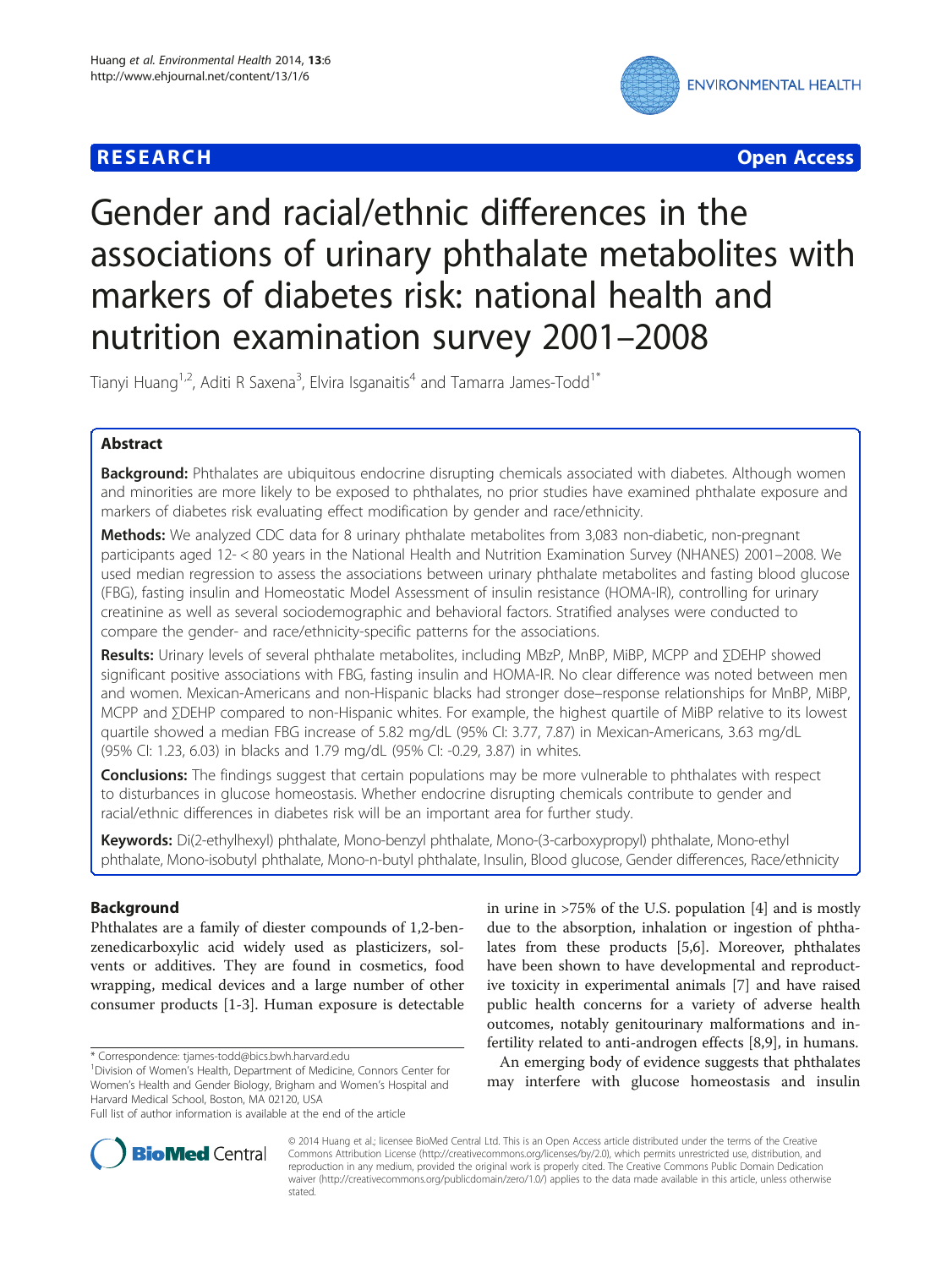sensitivity, leading to an increased risk of diabetes [[10-13](#page-8-0)]. Phthalates have been demonstrated to bind to peroxisome proliferator-activated receptors (PPARs) [[14,15\]](#page-8-0), a family of nuclear receptors that controls lipid storage and carbohydrate metabolism [[16-18](#page-8-0)]. Interactions between phthalates and PPAR-gamma may contribute to dysregulation of glucose metabolism and promotion of adipogenesis [\[7,17,19\]](#page-8-0). Moreover, the predisposition to obesity and diabetes may be influenced by in utero exposure to phthalates [\[20,21](#page-8-0)]. Although a positive association has been reported in US males between specific phthalates and insulin resistance, as assessed by Homeostatic Model Assessment of insulin resistance (HOMA-IR) [\[22\]](#page-8-0), no studies to our knowledge have examined gender and racial/ethnic differences in associations between phthalates and markers of glucose homeostasis and insulin resistance (hereafter 'markers of diabetes risk').

The importance of evaluating this research question lies in population studies showing higher insulin resistance and increased risk of type 2 diabetes in women versus men and in blacks and Hispanics compared with whites [\[23](#page-8-0)-[26](#page-8-0)]. While genetic and lifestyle factors have been examined [\[27](#page-8-0)[,28](#page-9-0)], few published studies have investigated environmental factors, such as phthalate exposure, as potential contributors to the increased risk of type 2 diabetes in these populations. Interestingly, several studies have found urinary phthalate metabolite levels to be higher in women and non-white ethnic groups [\[5](#page-8-0)[,29](#page-9-0)]. As such, it is essential to examine how the nearly ubiquitous phthalate exposure in the U.S. population may contribute to gender and racial/ethnic differences in glucose regulation, insulin resistance and diabetes risk.

In this exploratory study, we hypothesize that increased levels phthalate metabolites are associated with higher levels of markers of diabetes risk in men and women without the diagnosis of diabetes. Furthermore, we posit that gender and race/ethnicity may modify the positive associations. We examined the associations of 8 urinary phthalate metabolites with three markers of diabetes risk including fasting blood glucose (FBG), fasting insulin and HOMA-IR in participants of the National Health and Nutrition Examination Survey (NHANES) 2001–2008, and compared the patterns of these associations across gender and racial/ethnic subgroups with evaluations of potential interactions.

## Methods

## Study participants

For this analysis we pooled data from 2001–2008 NHANES, a nationally representative survey conducted by the National Center for Health Statistics (NCHS), Centers of Disease Control and Prevention (CDC) to assess the health and nutritional status among the civilian, noninstitutionalized US population. A complex, multistage, probability sampling strategy was used, with oversampling of subgroups of particular public health interest, including individuals of lower socioeconomic status and racial/ ethnic minorities.

The current analysis included men and women aged 12- < 80 years who did not carry the diagnosis of diabetes, as the analysis suggested no differences between adolescents (12–20 years) and adults in the associations of phthalates with markers of diabetes risk. Diabetes diagnosis was based on participants' answer to the question: "Other than during pregnancy, have you ever been told by a doctor or health professional that you have diabetes or sugar diabetes?" We included only those participants who responded 'no' to self-reported diabetes. For women of reproductive age (defined by NHANES as 20–44 years for 2007–2008 cycle and 12–59 years for all other cycles), only those with confirmed negative urine pregnancy tests were included in this analysis.

#### Measurements of phthalate exposure

Urinary phthalate metabolites were measured in a random, one-third subsample of NHANES participants. Urine samples were collected and stored at −20°C before being shipped to CDC's National Center for Environmental Health for analysis. Laboratory testing results below limits of detection (LOD) were replaced with LOD divided by the square root of 2 [\[30](#page-9-0)]. Details regarding phthalate measurements can be found elsewhere [[5](#page-8-0)].

We selected the following 8 phthalate metabolites that were measured in all NHANES cycles from 2001 to 2008: mono-ethyl phthalate (MEP), mono-n-butyl phthalate (MnBP), mono-isobutyl phthalate (MiBP), mono-benzyl phthalate (MBzP), mono-(3-carboxypropyl) phthalate (MCPP), mono-(2-ethyl-hexyl) phthalate (MEHP), mono- (2-ethyl-5-hydroxyhexyl) phthalate (MEHHP), and mono- (2-ethyl-5-oxohexyl) phthalate (MEOHP). The latter three metabolites of di-2-ethylhexyl phthalates (DEHP), MEHP, MEHHP and MEOHP, were combined into one measure in molar concentrations for analysis, denoted by ∑DEHP. Phthalate metabolites were divided into quartiles with the lowest category as the reference level. To account for the influence of urine volume and renal function on phthalate measurement, we reported creatinine-adjusted levels by dividing the phthalate concentration by urinary creatinine concentration.

## Markers of diabetes risk

Fasting blood samples were collected during the morning examination session with measurement of FBG (mg/dL) and insulin levels (uU/mL). Among the study participants, 6.4% were fasted <8 hours at the time of blood sample collection, and 3.2% had either FBG > 126 mg/dL or hemoglobin A1c > 6.5%. Since exclusions of these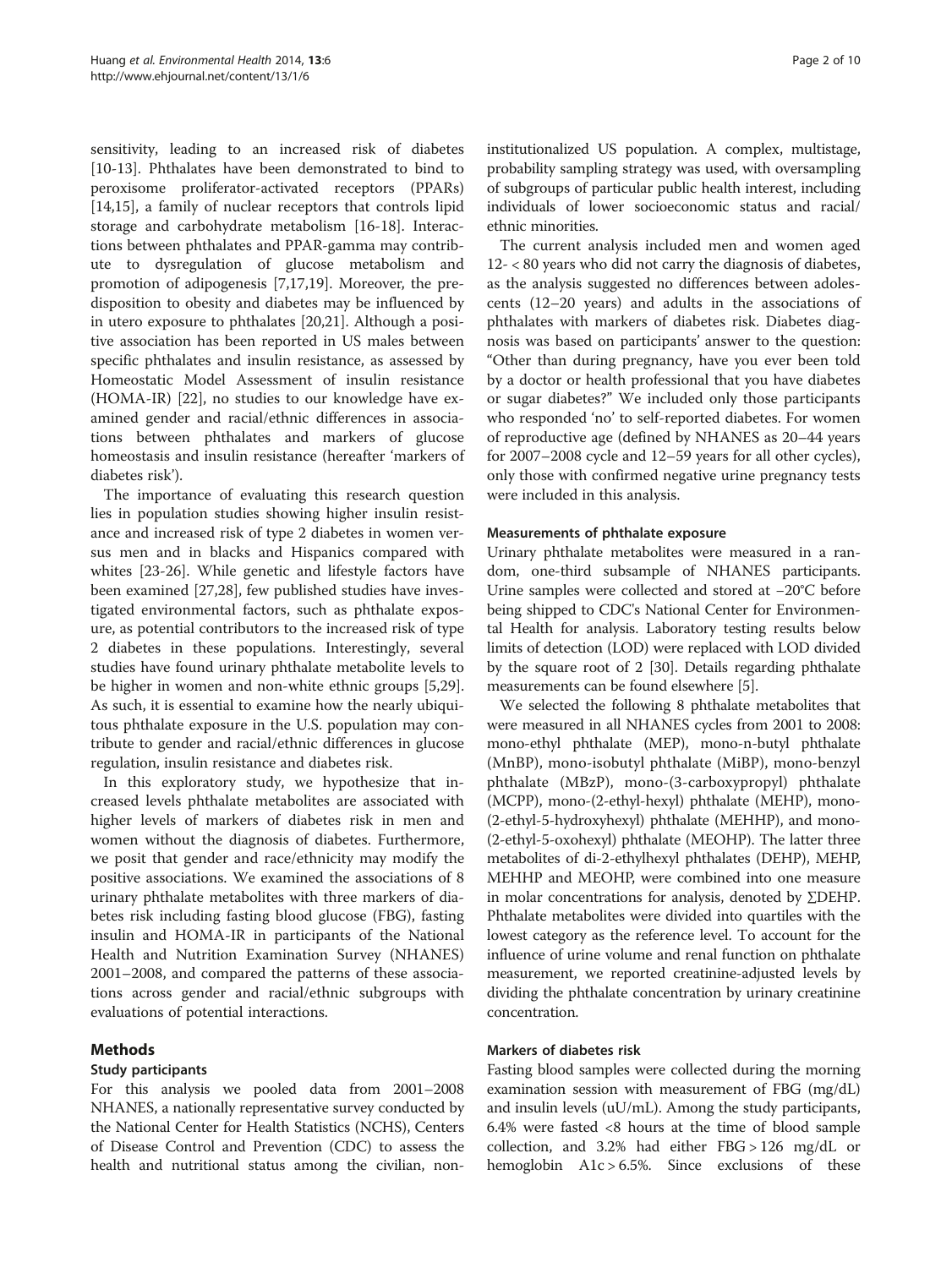potential outliers did not change the results materially, we kept them in the analysis with appropriate statistical manipulations (described below) to minimize their possible influences. To quantify insulin resistance, we calculated Homeostatic Model Assessment of insulin resistance (HOMA-IR) with the following equation [[31](#page-9-0)]:

$$
HOMA = \frac{Fasting \ glu \ cose \ (mml/L) \times Fasting \ insulin \ (uU/ml)}{22.5}
$$

FBG, insulin and HOMA-IR were all evaluated as continuous outcomes.

#### Covariates

Covariates used in the analysis include age, gender, race/ ethnicity, fasting time, urinary creatinine, total caloric intake, triglyceride, smoking status, education and poverty. Total fat intake and physical activity were also considered but not used in analysis, as they did not change the effect estimates substantially or contribute to the models as strong predictors. Age was categorized as 12- < 20, 20- < 60 and 60- < 80 years. Self-identified race/ethnicity was categorized as non-Hispanic white, non-Hispanic black, Mexican-Americans and other. To account for the variations in fasting time, as well as the small proportion of participants who fasted < 8 hour, we created a single continuous measure for fasting time.

Total caloric intake, estimated by 24-hour dietary recall in 2001–2002 and by the average caloric intake from the 2-day recall in 2003–2008, was categorized into quartiles. We created quartiles for triglyceride levels. Smoking status was defined as never smoker, current smoker and past smoker, with the addition of an "N/A" category for participants under 20 for whom data on smoking history were not available. We evaluated education as high school graduate or less, some college, college graduate or higher and unfinished education for participants under 20. Poverty was determined based on income-to-poverty ratio, with the ratio  $\leq 1$  being under the poverty level [[32](#page-9-0)].

Body mass index (BMI) may be an important intermediate or confounding variable for the associations under investigation. We divided BMI into four categories: underweight, normal weight, overweight, and obese, using BMI cutoff points (<18.5, 18.5-25, 25–30 and ≥30 kg/m<sup>2</sup>) for adults and percentile cutoff points  $( $5^{th}$ ,  $5^{th}$ -85<sup>th</sup>, 85<sup>th</sup>-$ 95<sup>th</sup>, and ≥95<sup>th</sup> percentile) for adolescents [[33](#page-9-0)].

#### Statistical analysis

We conducted a complete-subject analysis based on eligible subjects without missing covariate information. Population characteristics across gender and racial/ethnic categories (non-Hispanic white, non-Hispanic black, Mexican-American and other) were presented in medians and interquartile ranges.

We used median regression to reduce the impact of the non-normal, highly-skewed diabetes biomarker levels, allowing the robust modeling of continuous outcomes on their measured scale [[34](#page-9-0)-[36\]](#page-9-0). The analyses were conducted separately for each phthalate. Median regression was performed for each of the markers of diabetes risk across phthalate quartiles based on raw concentrations, adjusted for age, gender, race/ethnicity, fasting time, urinary creatinine [[37](#page-9-0)], total caloric intake, triglycerides, education, poverty and smoking status in all phthalate models. The coefficient for a given phthalate quartile represents the median change of the markers of diabetes risk comparing that phthalate quartile to the lowest quartile after accounting for the other factors in the model. Markov Chain Marginal Bootstrap (MCMB) re-sampling method was used to compute 95% confidence intervals (95% CI), and p-values for trend across phthalate quartiles were reported by using the median value in each category as a single continuous variable. Multiple comparisons were not adjusted for in the analysis, given the exploratory nature of the study [[38](#page-9-0)]. We also ran models that further included BMI, which could not be ruled out as potential confounders or intermediates given the cross-sectional design.

To evaluate the gender and racial/ethnic differences in the associations between phthalates and markers of diabetes risk, we conducted stratified analyses using the same model in the two gender groups (males and females) and the three major racial/ethnic groups (white, black and Mexican-American). 'Other' race/ethnicity group was not considered due to its small sample size and mixed composition. We used the quartiles derived from the phthalate distribution of the overall population in the stratified analysis. We also repeated the analysis by creating genderand race/ethnicity-specific quartiles for each phthalate. Associations were slightly stronger, but for consistency, we reported the results based on overall-population quartiles. In addition, we added cross-product terms to evaluate the effect modification by gender and race/ethnicity, respectively, interpreting p < 0.10 from likelihood ratio test as a significant interaction. All analyses were conducted in SAS 9.2 (Cary, NC).

## Results

#### Population characteristics

Of 3,870 participants between ages 12 and <80 having data on urinary phthalate metabolites, fasting glucose and insulin levels, we excluded  $n = 322$  people who selfreported 'yes' or 'borderline' for diabetes diagnosis status, refused, or had missing information. We additionally excluded n = 146 women of reproductive age who had positive, invalid or missing pregnancy tests or who were eligible but had not completed the tests. Another  $n = 3$ current insulin users were also excluded, which left n =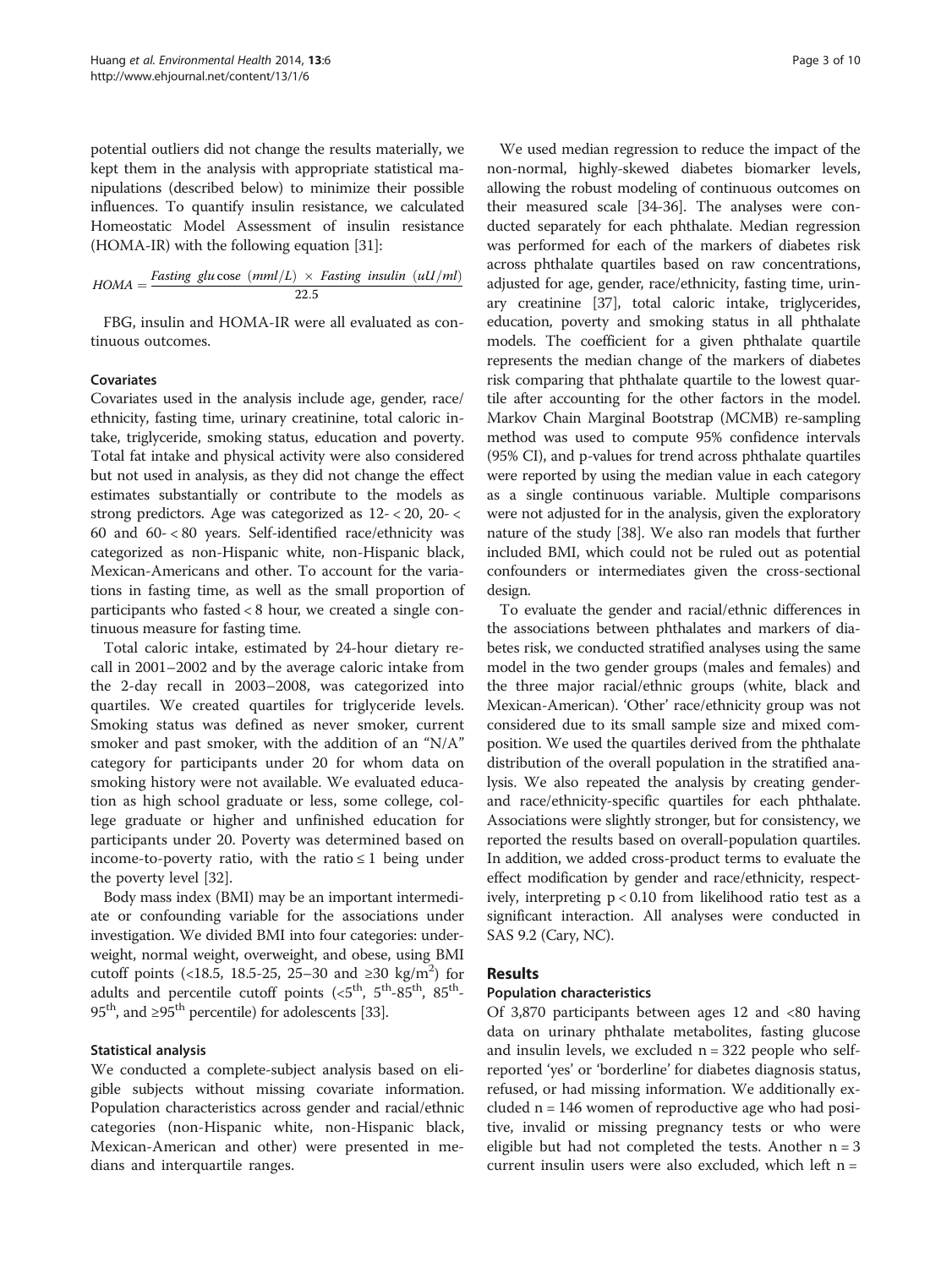3,399. Of these, n = 316 subjects were excluded as a result of missing covariates, resulting in a total of  $n = 3,083$ study participants for this analysis.

Women had higher creatinine-adjusted concentrations for all six selected phthalate metabolites than men (Table 1). Men had higher FBG levels, but lower fasting insulin levels, which contributed to slightly smaller measures of HOMA-IR compared to women. Levels of phthalate metabolites also varied across the three major ethnic groups, with blacks having the highest levels of MEP, MnBP, MiBP, MBzP, and ∑DEHP and whites having the highest MCPP levels. Mexican-Americans had higher urinary concentrations

of MnBP and MiBP than whites. With regard to the markers of diabetes risk, Mexican-Americans and blacks had comparable levels of fasting insulin, but Mexican-Americans had higher levels of FBG. Whites had similar levels of FBG to African-Americans, but lower fasting insulin levels. Mexican-Americans yielded the highest measures of HOMA-IR, while whites were lowest in HOMA-IR.

## Phthalate metabolites and markers of diabetes risk in the overall population

Associations of each diabetes biomarker across quartiles of phthalates for those without self-reported diabetes are

|  | Table 1 Study population characteristics across gender and racial/ethnic groups, NHANES 2001-2008 |  |  |
|--|---------------------------------------------------------------------------------------------------|--|--|
|--|---------------------------------------------------------------------------------------------------|--|--|

|                                    | Gender              |                       | Race/ethnicity        |                              |                                 |                      |
|------------------------------------|---------------------|-----------------------|-----------------------|------------------------------|---------------------------------|----------------------|
|                                    | Men<br>$(n = 1620)$ | Women<br>$(n = 1463)$ | White<br>$(n = 1362)$ | <b>Black</b><br>$(n = 719)$  | Mexican-American<br>$(n = 726)$ | Other<br>$(n = 276)$ |
|                                    |                     |                       |                       | Median (interquartile range) |                                 |                      |
| Phthalate metabolites <sup>*</sup> |                     |                       |                       |                              |                                 |                      |
| <b>MEP</b>                         | 125.3               | 181.9                 | 122.3                 | 190.4                        | 186.7                           | 141.8                |
|                                    | (57.8, 340.9)       | (89.0, 425.6)         | (55.0, 325.7)         | (88.2, 428.1)                | (86.6, 446.4)                   | (64.0, 346.6)        |
| MBzP                               | 10.4                | 13.4                  | 11.5                  | 13.1                         | 11.0                            | 12.0                 |
|                                    | (5.4, 19.5)         | (7.1, 23.8)           | (6.0, 20.9)           | (7.2, 23.6)                  | (5.5, 20.4)                     | (6.1, 23.3)          |
| MnBP                               | 13.6                | 22.3                  | 16.0                  | 18.4                         | 17.4                            | 19.6                 |
|                                    | (8.7, 22.3)         | (13.2, 35.9)          | (9.6, 26.3)           | (11.2, 28.6)                 | (10.5, 29.9)                    | (12.0, 32.6)         |
| MiBP                               | 3.8                 | 4.9                   | 3.5                   | 5.0                          | 4.6                             | 6.4                  |
|                                    | (2.0, 6.6)          | (2.6, 8.9)            | (1.8, 6.1)            | (2.8, 8.8)                   | (2.4, 8.0)                      | (3.3, 11.0)          |
| <b>MCPP</b>                        | 2.0                 | 2.3                   | 2.3                   | 1.9                          | 2.2                             | 2.1                  |
|                                    | (1.2, 3.3)          | (1.4, 4.0)            | (1.4, 3.9)            | (1.1, 3.2)                   | (1.3, 3.7)                      | (1.3, 3.9)           |
| ΣDEHP                              | 9.5                 | 11.5                  | 10.2                  | 11.4                         | 9.8                             | 11.4                 |
|                                    | (5.3, 19.7)         | (6.5, 23.1)           | (5.7, 22.6)           | (5.8, 23.2)                  | (5.8, 17.8)                     | (7.1, 22.3)          |
| Markers of diabetes risk           |                     |                       |                       |                              |                                 |                      |
| Fasting glucose (mg/dL)            | 96.9                | 93.0                  | 96.0                  | 92.0                         | 95.7                            | 95.0                 |
|                                    | (91.0, 104.0)       | (88.0, 100.0)         | (90.1, 103.2)         | (87.0, 99.0)                 | (90.7, 102.0)                   | (90.0, 102.0)        |
| Fasting insulin (uU/mL)            | 9.3                 | 9.9                   | 8.6                   | 10.4                         | 10.8                            | 8.9                  |
|                                    | (6.0, 14.4)         | (6.4, 15.2)           | (5.6, 13.2)           | (6.5, 17.1)                  | (7.1, 16.3)                     | (5.9, 13.9)          |
| HOMA-IR                            | 2.2                 | 2.3                   | 2.1                   | 2.3                          | 2.6                             | 2.1                  |
|                                    | (1.4, 3.6)          | (1.4, 3.7)            | (1.3, 3.3)            | (1.4, 4.0)                   | (1.7, 4.0)                      | (1.4, 3.3)           |
| Selected covariates                |                     |                       |                       |                              |                                 |                      |
| Age (yrs)                          | 33                  | 34                    | 42                    | 24                           | 25                              | 32                   |
|                                    | (18, 52)            | (18, 51)              | (23, 59)              | (16, 46)                     | (16, 44)                        | (18, 49)             |
| BMI $(kg/m^2)^{**}$                | 26.0                | 26.5                  | 26.1                  | 26.0                         | 26.4                            | 25.6                 |
|                                    | (22.2, 29.8)        | (22.1, 31.6)          | (22.6, 30.3)          | (21.8, 31.8)                 | (22.1, 30.3)                    | (21.7, 29.2)         |
| Total caloric intake (kcal)        | 2399                | 1720                  | 2101                  | 1972                         | 2028                            | 1903                 |
|                                    | (1845, 3099)        | (1342, 2187)          | (1591, 2764)          | (1459, 2680)                 | (1546, 2614)                    | (1401, 2617)         |
| Creatinine (mg/dL)                 | 147                 | 116                   | 125                   | 165.0                        | 124.0                           | 132                  |
|                                    | (103, 208)          | (72, 173)             | (75, 176)             | (110, 234)                   | (84, 175)                       | (89, 185)            |

\*Creatinine-adjusted phthalates: μg/g creatinine for MEP, MBzP, MnBP, MiBP and MCPP; μmol/100 g creatinine for ΣDEHP.

"Number of subjects for BMI is slightly different due to missing values: male (1607), female (1447), white (1352), black (710), Mexican-American (710), other (271).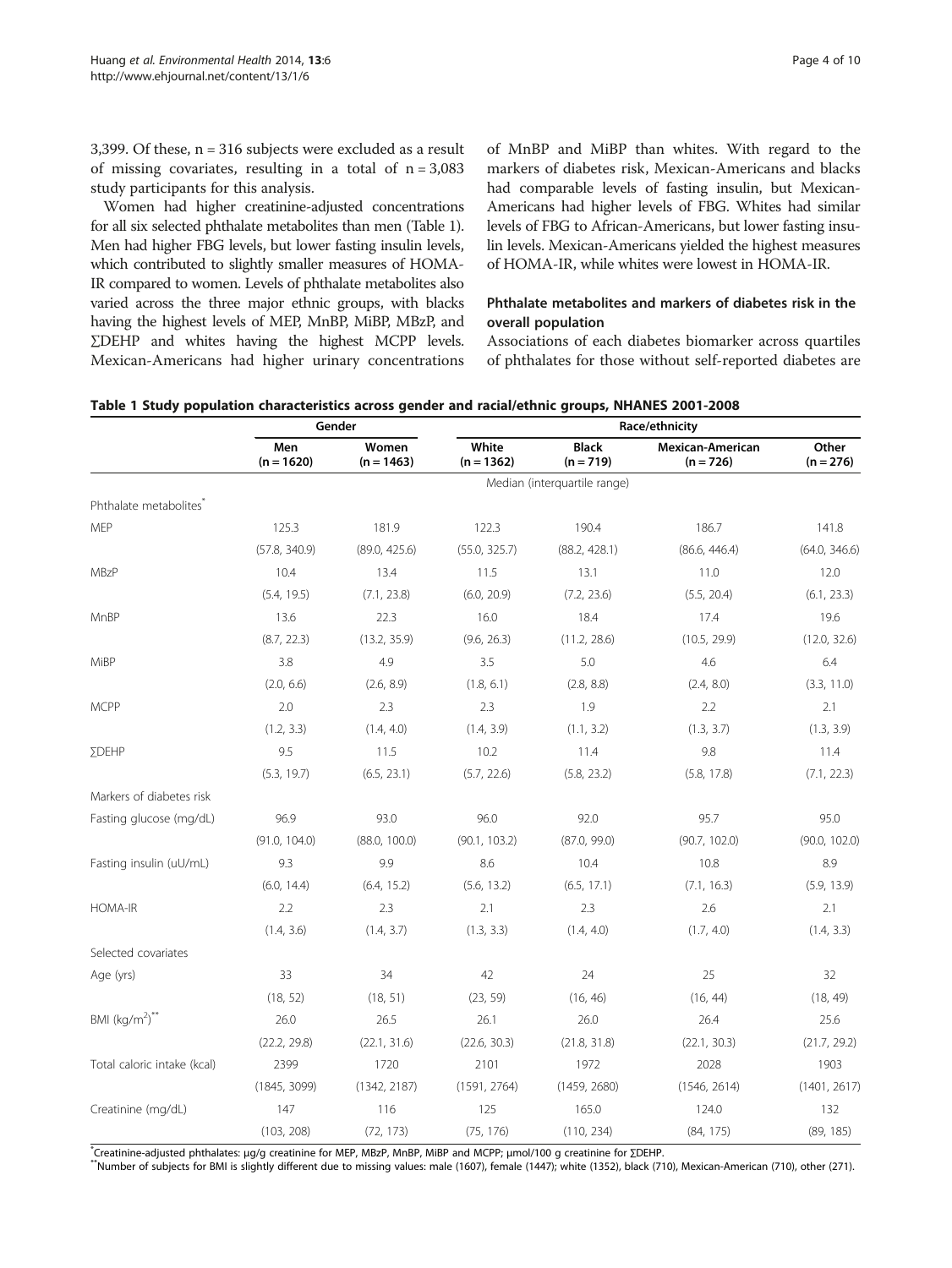presented in Table 2. Positive associations were observed for MnBP, MiBP, MCPP and ∑DEHP with FBG, fasting insulin and HOMA-IR. MiBP was most strongly

| Table 2 Associations of phthalates with markers of        |
|-----------------------------------------------------------|
| diabetes risk in the overall population, NHANES 2001-2008 |

| Phthalate<br>metabolites <sup>"</sup> | <b>Biomarkers for diabetes</b> |                          |                       |  |  |  |
|---------------------------------------|--------------------------------|--------------------------|-----------------------|--|--|--|
|                                       | <b>Fasting glucose</b>         | <b>Fasting insulin</b>   | <b>HOMA-IR</b>        |  |  |  |
|                                       | Median change (95% CI)**       |                          |                       |  |  |  |
| MEP                                   |                                |                          |                       |  |  |  |
| Q1                                    | Ref.                           | Ref.                     | Ref.                  |  |  |  |
| Q2                                    | 1.30(0.15, 2.46)               | $0.25 (-0.50, 0.99)$     | $0.11 (-0.06, 0.27)$  |  |  |  |
| Q3                                    | $0.38 (-0.75, 1.51)$           | $0.34 (-0.35, 1.02)$     | $0.10 (-0.07, 0.28)$  |  |  |  |
| Q4                                    | $0.49$ ( $-0.80$ , 1.77)       | $0.60$ ( $-0.13$ , 1.34) | $0.20$ $(0.03, 0.38)$ |  |  |  |
| p for trend                           | 0.7589                         | 0.1480                   | 0.0477                |  |  |  |
| MBzP                                  |                                |                          |                       |  |  |  |
| Q1                                    | Ref.                           | Ref.                     | Ref.                  |  |  |  |
| Q2                                    | $-0.30$ $(-1.48, 0.87)$        | 0.77(0.16, 1.39)         | $0.21$ (0.06, 0.37)   |  |  |  |
| Q3                                    | $-0.06$ ( $-1.25$ , 1.13)      | 1.09 (0.39, 1.79)        | $0.26$ (0.09, 0.44)   |  |  |  |
| Q4                                    | $-0.24 (-1.49, 1.02)$          | 1.44 (0.50, 2.38)        | 0.37(0.15, 0.59)      |  |  |  |
| p for trend                           | 0.7058                         | 0.0070                   | 0.0028                |  |  |  |
| MnBP                                  |                                |                          |                       |  |  |  |
| Q1                                    | Ref.                           | Ref.                     | Ref.                  |  |  |  |
| Q2                                    | $0.95 (-0.22, 2.13)$           | 1.15 (0.52, 1.78)        | $0.28$ $(0.11, 0.44)$ |  |  |  |
| Q3                                    | 1.70(0.51, 2.89)               | 1.41 (0.72, 2.09)        | $0.28$ $(0.11, 0.46)$ |  |  |  |
| Q4                                    | 1.91 (0.51, 3.31)              | 1.11(0.31, 1.92)         | $0.34$ (0.15, 0.54)   |  |  |  |
| p for trend                           | 0.0193                         | 0.0918                   | 0.0059                |  |  |  |
| MiBP                                  |                                |                          |                       |  |  |  |
| Q1                                    | Ref.                           | Ref.                     | Ref.                  |  |  |  |
| Q2                                    | 1.87 (0.83, 2.92)              | 1.45 (0.85, 2.04)        | 0.38(0.23, 0.52)      |  |  |  |
| Q3                                    | 2.77 (1.75, 3.80)              | 1.23 (0.57, 1.89)        | 0.35(0.19, 0.51)      |  |  |  |
| Q4                                    | 3.69 (2.60, 4.78)              | 1.73 (0.92, 2.54)        | $0.53$ $(0.33, 0.72)$ |  |  |  |
| p for trend<br><b>MCPP</b>            | < 0.0001                       | 0.0028                   | 0.0002                |  |  |  |
| Q1                                    | Ref.                           | Ref.                     | Ref.                  |  |  |  |
| Q2                                    | $0.72$ (-0.44, 1.89)           | 0.90(0.24, 1.55)         | $0.23$ $(0.06, 0.40)$ |  |  |  |
| Q3                                    | $0.94 (-0.34, 2.21)$           | 1.31 (0.59, 2.03)        | $0.34$ (0.16, 0.52)   |  |  |  |
| Q4                                    | 2.42 (1.22, 3.62)              | 0.94(0.12, 1.77)         | $0.28$ $(0.07, 0.48)$ |  |  |  |
| p for trend                           | <0.0001                        | 0.0629                   | 0.0269                |  |  |  |
| ∑DEHP                                 |                                |                          |                       |  |  |  |
| Q1                                    | Ref.                           | Ref.                     | Ref.                  |  |  |  |
| Q2                                    | 1.47 (0.30, 2.63)              | 1.74 (1.04, 2.45)        | 0.49(0.31, 0.66)      |  |  |  |
| Q3                                    | 1.75 (0.66, 2.84)              | 1.99 (1.31, 2.66)        | 0.51(0.34, 0.69)      |  |  |  |
| Q4                                    | 2.45 (1.29, 3.60)              | 2.60 (1.82, 3.38)        | $0.68$ $(0.47, 0.88)$ |  |  |  |
| p for trend                           | 0.0016                         | < 0.0001                 | < 0.0001              |  |  |  |

\* All analyses adjusted for age, sex, race, urinary creatinine, fasting time, total caloric intake, triglyceride, education, smoking status and poverty.

\*\*Fasting glucose: mg/dL, fasting insulin: uU/mL.

associated with FBG, with a median increase of 1.87 (95% CI 0.83-2.92), 2.77 (95% CI 1.75-3.80) and 3.69 (95% CI 2.60-4.78) mg/dL in quartiles 2–4, respectively, compared to quartile 1 (p-trend < 0.0001). Compared to the lowest quartile, higher quartiles of ∑DEHP were associated with higher fasting insulin levels (p-trend < 0.0001). ∑DEHP also had the most significant associations with HOMA-IR; the median values were 0.49 (95% CI 0.31, 0.66), 0.51 (95% 0.34, 0.69) and 0.68 (95% CI 0.47, 0.88) units higher with increasing quartiles of metabolite concentrations compared to the lowest quartile (p-trend < 0.0001). While most phthalates showed a strong positive association with all three markers of diabetes risk, MBzP was not associated with FBG and MEP did not show statistically significant associations with any of the markers of diabetes risk. Adjustment for BMI modestly attenuated almost all associations (results not shown).

## Phthalate metabolites and markers of diabetes risk by gender

Most of the positive associations that had previously been observed in the overall population were also seen in gender subgroups. For the majority of these associations, the strengths were similar in men and women, although the exact dose–response patterns varied by gender. For example, the fourth quartile of ∑DEHP was associated with a HOMA-IR increase of 0.67 (95% CI 0.43, 0.91) in men and 0.68 (95% CI 0.38, 0.98) in women (Figure [1](#page-5-0)-a), but there seemed to be a maximal dose–response plateau in men, while the increasing trend was appreciably linear in women ( $p$  for interaction = 0.06). Notably, the strengths of three associations were suggestively different by gender group. For example, stronger associations were seen in women for MBzP with fasting insulin ( $p$  for interaction = 0.02), with the fourth quartile conferring a  $1.69$  (95% CI 0.41, 2.98) uU/mL increase in women compared to a 0.99 (95% CI −0.21, 2.19) uU/mL increase in men (Figure [1-](#page-5-0)b). On the other hand, men appeared to have stronger associations for ∑DEHP and FBG than women (p for interaction  $= 0.04$ , Figure [1-](#page-5-0)c). However, these potential gender differences were not consistently observed across phthalate metabolites or across markers of diabetes risk. The complete results were given in Additional file [1](#page-8-0).

## Phthalate metabolites and markers of diabetes risk by race/ethnicity

For MnBP, MiBP, MCPP and ∑DEHP, the positive associations with FBG appeared to be strongest in Mexican-Americans, intermediate in blacks, and weakest in whites. For example, compared to the lowest quartile, the highest quartile of MiBP was associated with a median FBG increase of 5.82 (95% CI 3.77, 7.87, p-trend <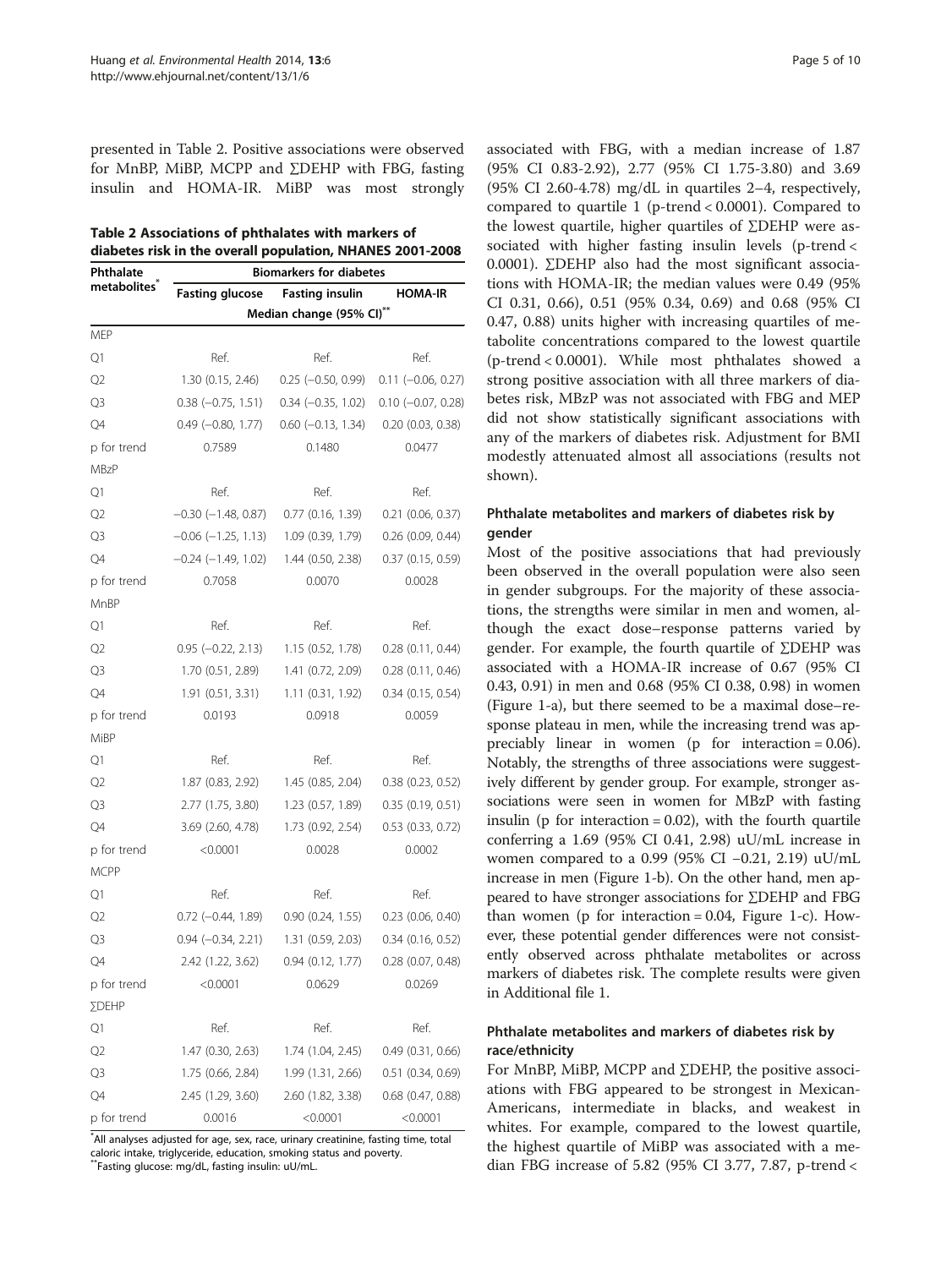<span id="page-5-0"></span>

0.01) mg/dL in Mexican-Americans, a smaller increase of 3.63 (95% CI 1.23, 6.03, p-trend = 0.02) mg/dL in blacks and a non-significant increase of 1.79 (95% CI −0.29, 3.89, p-trend = 0.37) mg/dL in whites (Figure [2](#page-6-0)-a). Similar racial patterns were consistently seen for MnBP, MCPP and ∑DEHP. No significant associations were present for MEP or MBzP in any racial/ethnic category.

Depending on the type of phthalate metabolites, either Mexican-Americans or blacks showed stronger dose–response associations with fasting insulin compared to whites. Significant monotonic positive trends were observed for ∑DEHP in all three racial/ethnic groups, and the associations between ∑DEHP and fasting insulin appeared to be larger in magnitude among blacks and Mexican-Americans than among whites (Figure [2-](#page-6-0)b). There was a suggestion of a strong non-monotonic association for MnBP and fasting insulin only in Mexican Americans, with those in the third quartile being 3.04 uU/mL higher (95% CI 1.51, 4.57). On the other hand, MiBP had a monotonically increasing pattern only in Mexican-Americans (p-trend = 0.15) and MCPP had a similar pattern only in blacks ( $p$ -trend = 0.01), whereas these two phthalates had non-monotonic and nonsignificant positive associations with fasting insulin among whites. Positive, but weaker associations were seen for MBzP and insulin levels across all racial/ethnic groups. There did not appear to be any significant associations for MEP and insulin levels.

The race-specific associations between HOMA-IR and phthalate metabolites revealed almost the same patterns as reported for fasting insulin. Of all six phthalate metabolites, ∑DEHP was associated with the strongest elevations of HOMA-IR across three racial groups, with the fourth quartile conferring a median increase of 0.81 (95% CI 0.38, 1.24) in blacks, 0.91 (95% CI 0.37, 1.45) in Mexican-Americans and 0.53 (95% CI 0.26, 0.81) in whites compared to the lowest quartile (Figure [2](#page-6-0)-c). The associations with HOMA-IR were also strongest in blacks or Mexican-Americans for the other five phthalate metabolites except MBzP, the fourth quartile of which was associated with the greatest increase of 0.39 (95% CI 0.09, 0.69) in whites. However, despite the suggestively stronger dose–response associations in blacks and Mexican-Americans, we did not find statistically significant interactions by race/ethnicity for any phthalate metabolite in relation to the three biomarkers, except for the interaction with MnBP for HOMA-IR (p for interaction = 0.09). The complete results were given in Additional file [2](#page-8-0).

## **Discussion**

This exploratory analysis of NHANES 2001–2008 suggests that higher levels of certain phthalate metabolites were associated with elevated FBG, fasting insulin and insulin resistance, with some variations by race/ethnicity and less by gender. Specifically, among the phthalate metabolites examined, MnBP, MiBP, MCPP and ∑DEHP exhibited strong positive associations with FBG, fasting insulin and HOMA-IR. MBzP was associated with fasting insulin and HOMA-IR only. The strength of associations between levels of phthalate metabolites and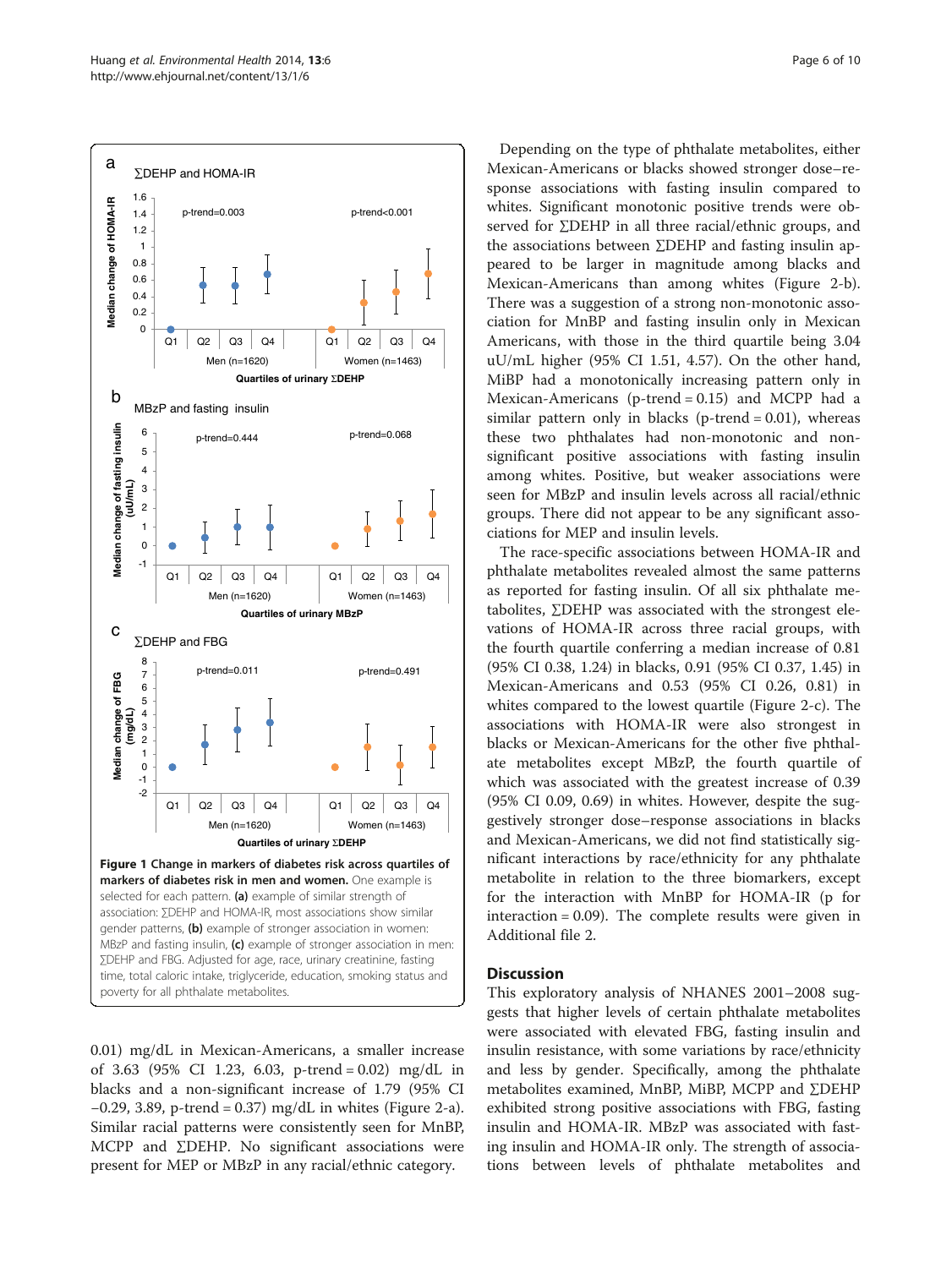<span id="page-6-0"></span>

markers of diabetes risk appeared to be mostly the same by gender. By contrast, we noted differences in associations by racial/ethnic group, with non-Hispanic blacks and Mexican-Americans having stronger associations than non-Hispanic whites. These results may suggest that phthalates could be involved in altering glucose homeostasis and insulin sensitivity, with certain populations being more vulnerable.

Our study found similar associations as a recent study of adult women in the NHANES 2001–2008 [[10](#page-8-0)], which showed that MiBP and ∑DEHP were associated with increased insulin resistance. However, MnBP and MCPP were not found to be positively associated with either fasting glucose or HOMA-IR in that study, possibly due to the restrictions by sample size. Also, the present study showed stronger dose–response associations. A study of only male participants from NHANES 1999–2002 found that MBzP, MnBP and MEP were associated with increased HOMA-IR [[22\]](#page-8-0), whereas our results revealed non-significant positive associations for MEP.

The present study adds to the growing body of literature showing phthalates being positively associated with diabetes and its risk factors [[10](#page-8-0)-[12,22](#page-8-0)]. One way that phthalates could operate to alter normal glucose metabolism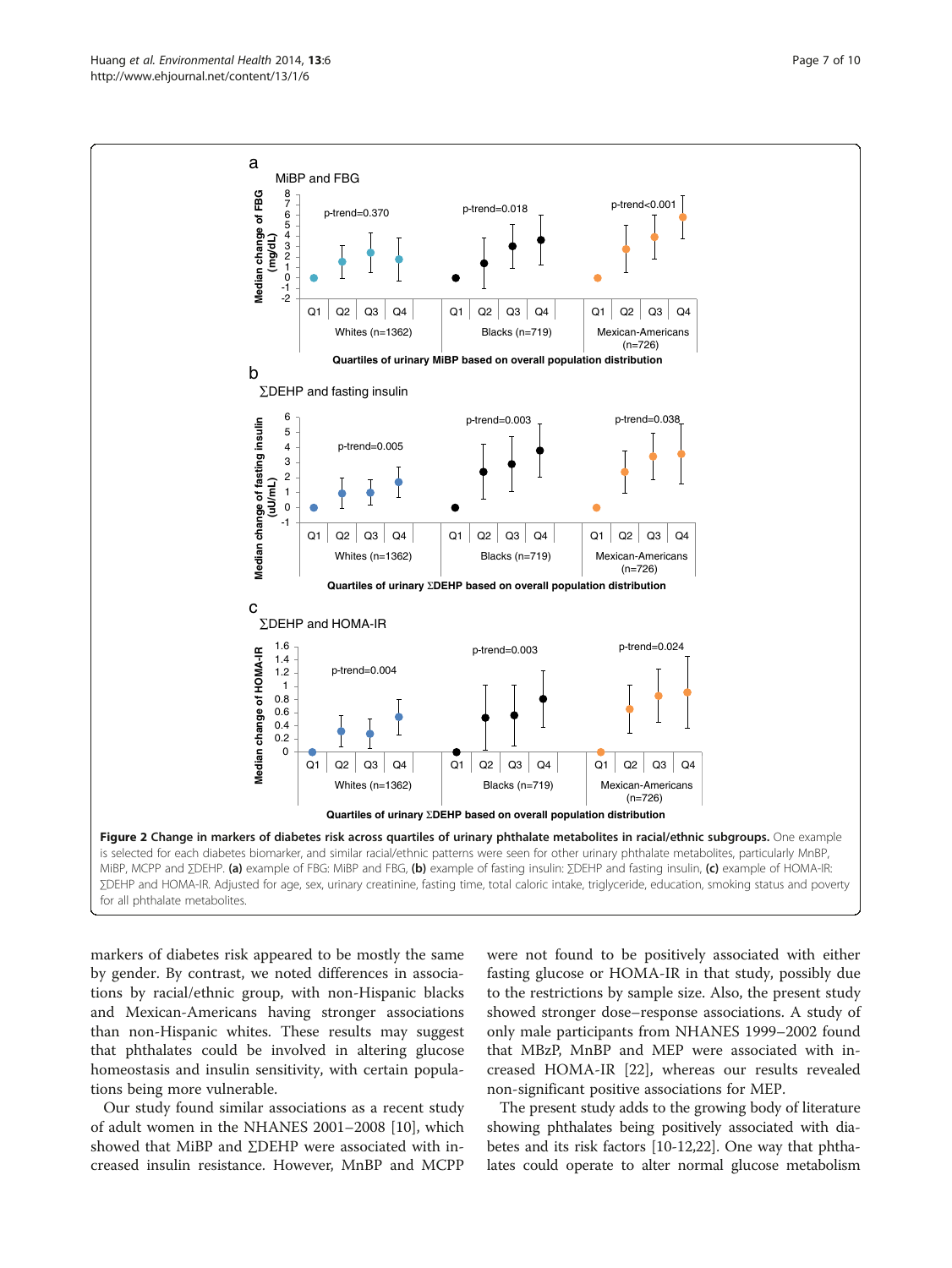among individuals without diabetes is through their ability to bind to PPAR-alpha and PPAR-gamma [[14](#page-8-0),[15](#page-8-0)]. While PPAR-gamma agonists have great therapeutic potential in the treatment of type 2 diabetes for their potent insulinsensitizing activity and anti-diabetic effects [\[18\]](#page-8-0), it is unclear whether phthalates modulate PPAR-gamma in the same way. As such, more studies are needed to determine the consequences of phthalates binding to PPAR in humans, particularly with respect to selective PPARgamma modulation [\[39](#page-9-0)]. Furthermore, more research needs to be conducted on PPAR-alpha and its response to phthalates.

Although we observed similar strengths in the associations between a majority of phthalate metabolites and markers of diabetes risk, a few exceptions seem to show stronger associations in women (e.g. MiBP/fasting insulin and MBzP/fasting insulin) or in men (e.g., ∑DEHP/ FBG and MCPP/HOMA-IR). Although these few gender differences may be chance findings due to inflated type I errors from large number of statistical tests, one possible explanation could be that the fat distribution induced by phthalate exposure and subsequent insulin resistance may vary by gender [[40\]](#page-9-0). Indeed, visceral versus subcutaneous fat mass is known to differ between men and women [[41\]](#page-9-0). Another possibility lies in potential interactions of anti-androgenic effect by phthalates with modulation of insulin resistance [[42\]](#page-9-0) or glucose uptake [\[43](#page-9-0)]. Further investigation is needed to better understand these gender differences in phthalate-markers of diabetes risk associations.

Our analysis suggests racial/ethnic differences in markers of diabetes risk according to exposure levels of specific phthalates. Such racial/ethnic differences are unlikely to be explained solely by the higher phthalate levels in minorities, as the use of racial/ethnic-specific quartiles yielded similar associations to the use of population-specific quartiles. Also, the observed differences cannot be simply explained by the fat distribution hypothesis as postulated for gender differences, because a number of studies suggest non-Hispanic whites have higher visceral fat and liver fat than blacks and Mexican-Americans [[41,44,45\]](#page-9-0). It is possible that the prevalence of certain susceptibility gene variants, such as Pro12Ala in PPAR-gamma gene that has been associated with type 2 diabetes risk and its intermediate traits [[46,47\]](#page-9-0), may vary by race/ethnicity [[48\]](#page-9-0). However, these racial/ethnic differences need to be further explored.

The present exploratory study has several limitations. First, given the cross-sectional design of the study, we cannot make any causal interpretations for the observed associations. Second, the quickly metabolizing and excreting nature of phthalates [[4,9\]](#page-8-0), as well as the one-time collection of urine samples, does not provide reliable inference for the long-term exposure to phthalates [[49\]](#page-9-0). Also,

difference in urinary levels of phthalates metabolites may reflect differences in phthalate metabolism and excretion in addition to differences in phthalate exposure. Third, the existence of undiagnosed cases of diabetes [\[50](#page-9-0)] in our presumably metabolically normal participants might result in misclassification and overestimate the true associations, given that people with undiagnosed diabetes may have increased phthalate exposures through the use of medical devices and medications for co-morbid conditions [[51](#page-9-0)], as well as greatly elevated levels of markers of diabetes risk. However, sensitivity analyses excluding participants with  $FBG > 126$  mg/dL or hemoglobin A1c  $> 6.5\%$  show negligible changes in the results. Phthalate exposures through medical devices and medications for other chronic diseases may also confound the association. Finally, we must interpret the results with caution, because statistically significant interactions were not noted despite consistent findings for racial/ethnic differences, likely due to increased degrees of freedom when phthalate exposures were assessed in quartiles and limited sample size in minority groups. Also, the possibility of chance findings cannot be ruled out as we did not adjust for multiple comparisons in the analysis.

The strength of this study includes an analysis of a large, representative U.S. population, in which we evaluated the association between 8 phthalate metabolites and 3 markers of diabetes risk. The pooling of 8-years of NHANES data provides better power for more elaborate assessment within gender and racial/ethnic strata. To our knowledge, this is one of the first studies to evaluate the association between phthalate metabolites and markers of diabetes risk evaluating effect modification by gender and race/ethnicity. Other strengths include our ability to account for a wide range of related covariates, including important risk factors and potential confounders available in NHANES 2001–2008. Furthermore, the median regression model, combined with exposure assessment in categories, was utilized to obtain easy-to-interpret and robust estimates that were less sensitive to potential outliers due to undiagnosed diabetes.

## Conclusions

In conclusion, the present exploratory study provides evidence for the potential impact of phthalates on glucose homeostasis and insulin resistance. The metabolic responses to this hypothesized phthalate effect, measured by FBG, fasting insulin and HOMA-IR, may vary by race/ethnicity and in some instances by gender. Future investigation should confirm our findings and look into the underlying mechanisms in both experimental and observational studies. If replicated in prospective studies and supported by mechanistic research, our results may suggest that reductions in concentrations of certain phthalate metabolites could improve glucose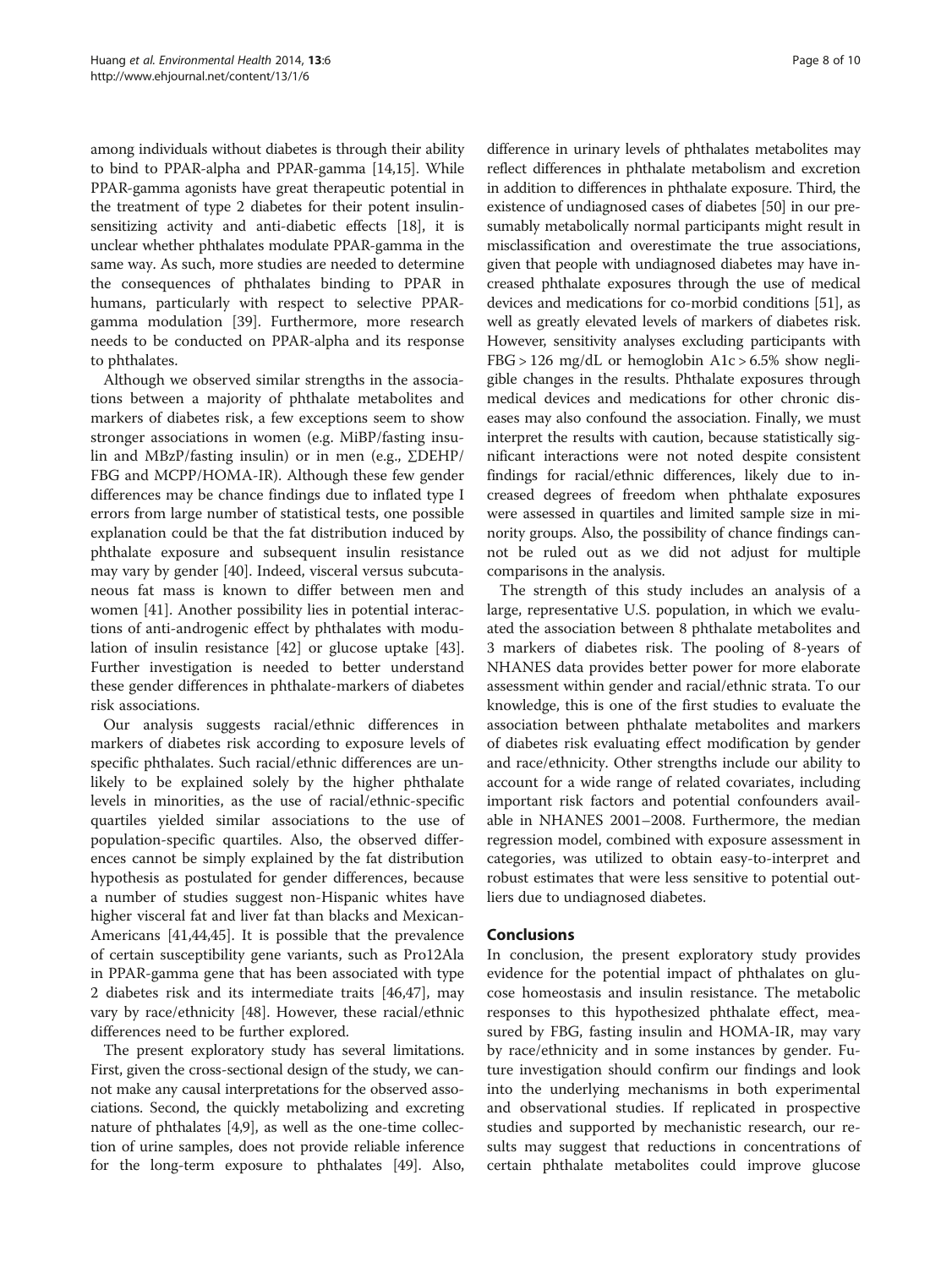<span id="page-8-0"></span>homeostasis and reduce type 2 diabetes risk, with a potentially stronger impact on more vulnerable subgroups of the population.

## Additional files

[Additional file 1:](http://www.biomedcentral.com/content/supplementary/1476-069X-13-6-S1.xlsx) Association of urinary phthalate metabolites with markers of diabetes risk by gender, NHANES 2001–2008. [Additional file 2:](http://www.biomedcentral.com/content/supplementary/1476-069X-13-6-S2.xlsx) Association of urinary phthalate metabolites with markers of diabetes risk by race/ethnicity, NHANES 2001–2008.

#### Abbreviations

CDC: Centers for disease control and prevention; CI: Confidence interval; DEHP: Di-2-ethylhexyl phthalate; FBG: Fasting blood glucose; HOMA-IR: Homeostasis model assessment-estimated insulin resistance; LOD: Limit of detection; MBzP: Mono-benzyl phthalate; MCPP: Mono-(3-carboxypropyl) phthalate; MEHHP: Mono-(2-ethyl-5-hydroxyhexyl) phthalate; MEHP: Mono-(2-ethyl-hexyl) phthalate; MEOHP: Mono-(2-ethyl-5-oxohexyl) phthalate; MEP: Mono-ethyl phthalate; MiBP: Mono-isobutyl phthalate; MnBP: Mono-n-butyl phthalate; NHANES: National health and nutrition examination survey.

#### Competing interests

The authors declare no competing interests.

#### Authors' contributions

TH participated in study concept and design, performed statistical analyses, interpreted the results and drafted the manuscript. ARS interpreted the results and critically revised the manuscript; EI interpreted the results and critically revised the manuscript. TJ conceived of the study, helped to draft the manuscript, interpreted the results and critically revised the manuscript. All authors read and approved the final manuscript.

#### Acknowledgements

TJ was supported by the Eunice Kennedy Shriver National Institute of Child Health and Human Development (K12HD051959). ARS was supported by the Harvard BIRCWH Scholars program (K12HD051959-07) and the NIH Loan Repayment Award for Clinical Research. EI was supported by a NICHD career development award (K99HD064793) and the Clinical Scholar Award from the Pediatric Endocrine Society.

#### Author details

<sup>1</sup> Division of Women's Health, Department of Medicine, Connors Center for Women's Health and Gender Biology, Brigham and Women's Hospital and Harvard Medical School, Boston, MA 02120, USA. <sup>2</sup>Department of Epidemiology, Harvard School of Public Health, Boston, MA 02115, USA. <sup>3</sup>Division of Endocrinology, Department of Medicine, Brigham and Women's Hospital and Harvard Medical School, Boston, MA 02115, USA. <sup>4</sup>Genetics and Epidemiology Division and Pediatric Health Services, Joslin Diabetes Center, Boston, MA 02215, USA.

#### Received: 17 September 2013 Accepted: 17 December 2013 Published: 5 February 2014

#### References

- Koniecki D, Wang R, Moody RP, Zhu J: Phthalates in cosmetic and personal care products: concentrations and possible dermal exposure. Environ Res 2011, 111:329–336.
- 2. Romero-Franco M, Hernandez-Ramirez RU, Calafat AM, Cebrian ME, Needham LL, Teitelbaum S, Wolff MS, Lopez-Carrillo L: Personal care product use and urinary levels of phthalate metabolites in Mexican women. Environ Int 2011, 37:867–871.
- Schettler T: Human exposure to phthalates via consumer products. Int J Androl 2006, 29:134–139. discussion 181–135.
- Hauser R, Calafat AM: Phthalates and human health. Occup Environ Med 2005, 62:806–818.
- 5. Silva MJ, Barr DB, Reidy JA, Malek NA, Hodge CC, Caudill SP, Brock JW, Needham LL, Calafat AM: Urinary Levels of Seven Phthalate Metabolites

in the U.S. Population from the National Health and Nutrition Examination Survey (NHANES) 1999–2000. Environ Health Perspect 2004, 112:331–338.

- 6. Adibi JJ, Perera FP, Jedrychowski W, Camann DE, Barr D, Jacek R, Whyatt RM: Prenatal exposures to phthalates among women in New York City and Krakow, Poland. Environ Health Perspect 2003, 111:1719–1722.
- 7. Desvergne B, Feige JN, Casals-Casas C: PPAR-mediated activity of phthalates: A link to the obesity epidemic? Mol Cell Endocrinol 2009, 304:43–48.
- 8. Hauser R, Meeker JD, Duty S, Silva MJ, Calafat AM: Altered semen quality in relation to urinary concentrations of phthalate monoester and oxidative metabolites. Epidemiology 2006, 17:682–691.
- 9. Swan SH: Environmental phthalate exposure in relation to reproductive outcomes and other health endpoints in humans. Environ Res 2008, 108:177–184.
- 10. James Todd T, Stahlhut R, Meeker JD, Powell SG, Hauser R, Huang T, Rich Edwards J: Urinary Phthalate Metabolite Concentrations and Diabetes among Women in the National Health and Nutrition Examination Survey (NHANES) 2001–2008. Environ Health Perspect 2012, 120:1307–1313.
- 11. Svensson K, Hernandez-Ramirez RU, Burguete-Garcia A, Cebrian ME, Calafat AM, Needham LL, Claudio L, Lopez-Carrillo L: Phthalate exposure associated with self-reported diabetes among Mexican women. Environ Res 2011, 111:792–796.
- 12. Lind PM, Zethelius B, Lind L: Circulating levels of phthalate metabolites are associated with prevalent diabetes in the elderly. Diabetes Care 2012, 35:1519–1524.
- 13. Kim JH, Park HY, Bae S, Lim YH, Hong YC: Diethylhexyl Phthalates Is Associated with Insulin Resistance via Oxidative Stress in the Elderly: A Panel Study. PLoS One 2013, 8:e71392.
- 14. Bility MT, Thompson JT, McKee RH, David RM, Butala JH, Vanden Heuvel JP, Peters JM: Activation of mouse and human peroxisome proliferator-activated receptors (PPARs) by phthalate monoesters. Toxicol Sci 2004, 82:170–182.
- 15. Hurst CH, Waxman DJ: Activation of PPARalpha and PPARgamma by environmental phthalate monoesters. Toxicol Sci 2003, 74:297–308.
- 16. Plutzky J: The PPAR-RXR transcriptional complex in the vasculature: energy in the balance. Circ Res 2011, 108:1002-1016.
- 17. Casals-Casas C, Feige JN, Desvergne B: Interference of pollutants with PPARs: endocrine disruption meets metabolism. Int J Obes (Lond) 2008, 32(Suppl 6):S53–61.
- 18. Ahmadian M, Suh JM, Hah N, Liddle C, Atkins AR, Downes M, Evans RM: PPARgamma signaling and metabolism: the good, the bad and the future. Nat Med 2013, 19:557–566.
- 19. Grun F, Blumberg B: Perturbed nuclear receptor signaling by environmental obesogens as emerging factors in the obesity crisis. Rev Endocr Metab Disord 2007, 8:161–171.
- 20. Schmidt JS, Schaedlich K, Fiandanese N, Pocar P, Fischer B: Effects of di(2-ethylhexyl) phthalate (DEHP) on female fertility and adipogenesis in C3H/N mice. Environ health perspect 2012, 120:1123–1129.
- 21. Boberg J, Metzdorff S, Wortziger R, Axelstad M, Brokken L, Vinggaard AM, Dalgaard M, Nellemann C: Impact of diisobutyl phthalate and other PPAR agonists on steroidogenesis and plasma insulin and leptin levels in fetal rats. Toxicology 2008, 250:75–81.
- 22. Stahlhut RW, van Wijngaarden E, Dye TD, Cook S, Swan SH: Concentrations of urinary phthalate metabolites are associated with increased waist circumference and insulin resistance in adult U.S. males. Environ Health Perspect 2007, 115:876-882
- 23. Brancati FL, Kao WH, Folsom AR, Watson RL, Szklo M: Incident type 2 diabetes mellitus in African American and white adults: the Atherosclerosis Risk in Communities Study. JAMA 2000, 283:2253–2259.
- 24. Centers for Disease Control and Prevention (CDC). National Center for Health Statistics (NCHS). National Health and Nutrition Examination Survey Data. [http://www.cdc.gov/nchs/nhanes.htm.](http://www.cdc.gov/nchs/nhanes.htm)
- 25. DeBoer MD, Dong L, Gurka MJ: Racial/ethnic and sex differences in the ability of metabolic syndrome criteria to predict elevations in fasting insulin levels in adolescents. J Pediatr 2011, 159:975–981. e973.
- 26. Lorenzo C, Hazuda HP, Haffner SM: Insulin resistance and excess risk of diabetes in Mexican-Americans: the San Antonio Heart Study. J Clin Endocrinol Metab 2012, 97:793–799.
- 27. Golden SH, Brown A, Cauley JA, Chin MH, Gary-Webb TL, Kim C, Sosa JA, Sumner AE, Anton B: Health disparities in endocrine disorders: biological,